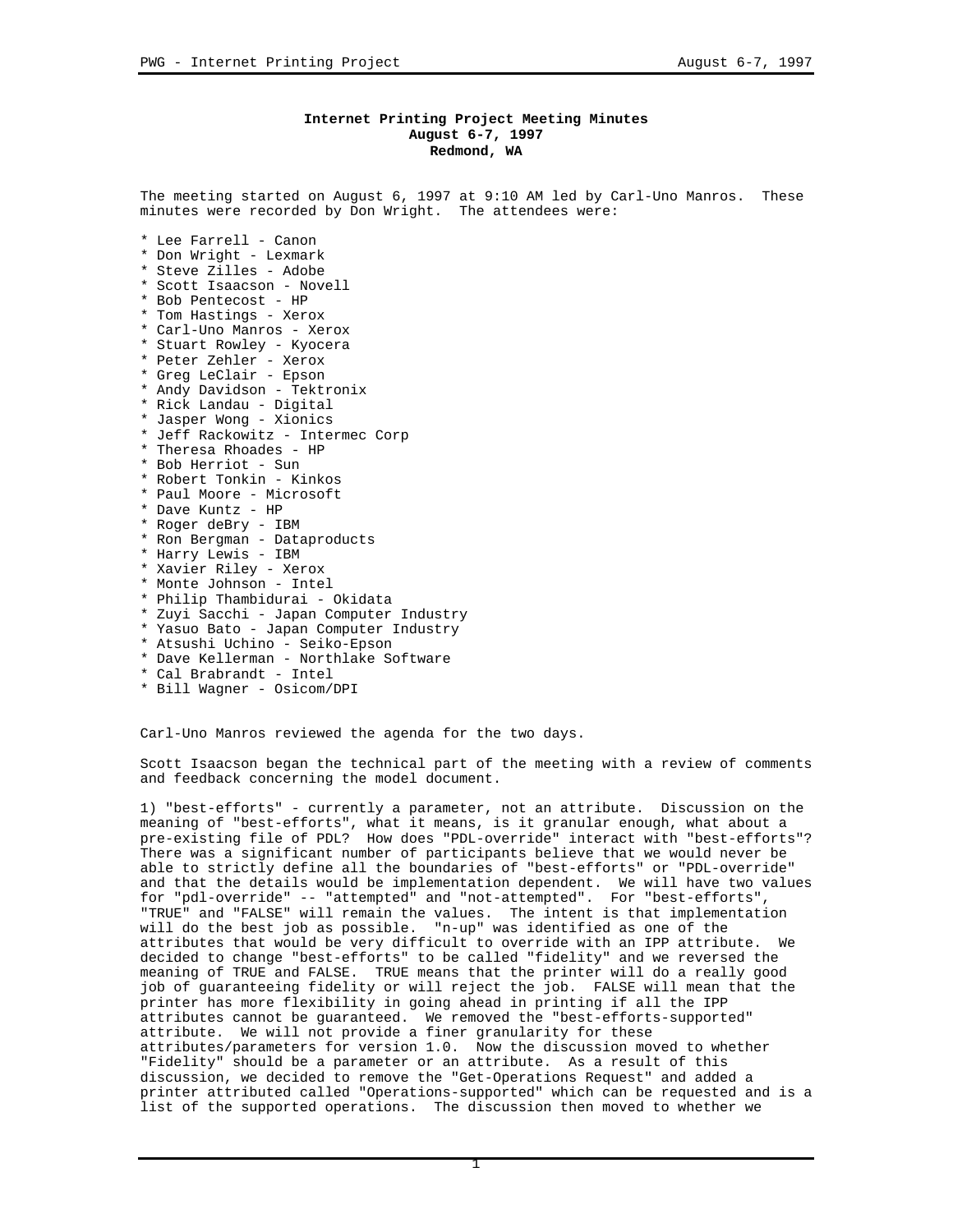should distinguish between parameters and attributes. At first, there was no general consensus as to whether we needed to differentiate these two values. Some wanted to keep a separate set of operation parameters and to allow them to be found and parsed first. Others felt we could just specify an order of the attributes. Eventually, the group came around to an agreement that there was no reason to have a separate set of items called parameters. Instead, we will define the order in which "operation attributes" will appear and that "operation attributes" will preceded "job template attributes" which will precede "document attributes."

Carl-Uno suggested that we create a flow-chart or something similar that would explain the interaction of "fidelity" and "pdl-override" and put it in the appendix of the model document.

2) "job-problems" & "printer-problems" some editorial changes are being made to 4.2.2. The issue of what the content of the notification message was raised. This of course raised issues of internationalization and whether the information should be human readable or machine readable or both. This issue was not resolved at this time but is listed as one of the open problems.

3) Compression - leave it alone but add some references and perhaps add some additional compression types. We also decided that if compression is supported by the device, then "zip" must be supported. Because of the various versions of "zip" we decided that the "inflate/deflate" versions of "zip" would be adopted.

4) job-k-octets, job-impressions, and job-media-sheets - the issue is when is this data supplied? For example is the data is not provided by the client, when is this information supplied by the printer? -- is it counted when the job is submitted? -- when the job is complete? -- something else? If this information is not available, the printer should respond with a negative integer meaning unknown (-2). Additionally, these will be added as optional document attributes "document-k-octets", etc. These values, when queried, shall return the best available value as known by the printer. Therefore if the client tells the printer that the job is 1 byte and after the job has been received is actually 100 bytes, at that point, the printer will respond with 100 bytes rather than 1 byte. "job-k-octets" and the rest of these objects will not be multiplied by any copies value. The exact definitions of these will match the definitions in the Job MIB. As a side issue, we talked about creating separate attributes for collated-copies and uncollated-copies. Roger deBry will report on this proposal.

5) In the job object created when a job is created, we added job-name as mandatory and made the three objects "time-since-\*" as optional and also made "number-of-intervening-jobs" optional. We will add two new attributes: "printer-current-time" and "printer-up-time". "printer-current-time" is DATE/TIME and "printer-up-time" is in ticks. We changed the three "time-since- \*" attributes to "time-at-\*". We also changed the units to seconds rather than milliseconds.

6) Should we make a statement about which attributes should be localized? Any keywords are not localized. Scott will be cleaning up some of the language in the document. Job-name and Document-name will be returned just as provided by the client. After a long and tiring discussion, the group decided to keep a human-language attribute on a job, delete all attributes that reference a character set, and mandate UTF-8.

7) New wording will be incorporated for processing as per Scott's documented proposal. Additional job-state-reasons will be included as collected in the meeting. Scott will attempt to match a reasonable set of job-states and associated job-state-reasons.

8) Remove logfile-pending and logfile-transferring as job-state-reason

9) number-of-intervening jobs is an optional attribute that will simply return the number of jobs ahead of a specified job.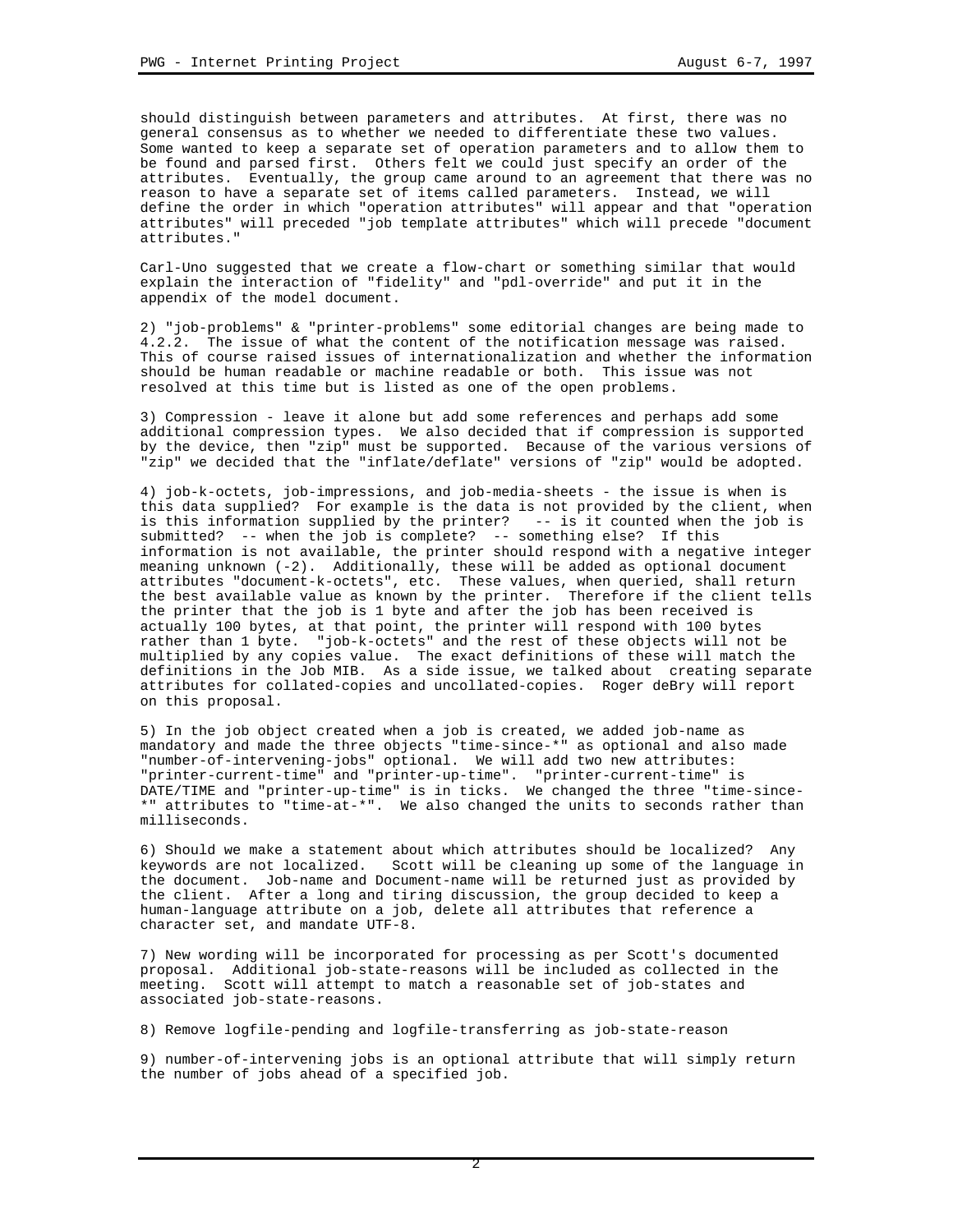10) Remove print-uri-user and better define the printer-more-info and other similar attributes. We came to no conclusion so we will leave this as an open issue and expect comments on the mailing list.

11) A long discussion was held about to deal with job identifiers and job uri's and how they would be used? -- how they would be mapped back to existing applications? -- what is the format of a job identifier? -- is it just an opaque string? -- should a cancel operation be directed to a printer uri or to a job uri? The group consensus was that the a job would be identified by two entities: the printer URI and a 32-bit integer that identifies the job.

Roger deBry reviewed the plans for the Analysts briefing.

The group reviewed the agenda for Thursday prioritizing the Protocol and Rational document before moving back to the model document.

The meeting recessed at 6PM.

The meeting resumed at 8:45AM on Thursday.

The meeting started with a review of the Rationale document by Steve Zilles. No significant issues were raised or discussed.

Xavier Riley reviewed an open issue relating to identification of the user. One option is to use a login name; the other is to use the user name obtained from the security credentials. The group reviewed John Wenn's recent note to the mailing list on this subject.

The consensus of the group was that the Security document does not need to exist as a separate document. Rather, the "what" and "why" content of the document should be folded into the Model document and the "how" content should be folded into the Protocol document. There was a discussion on what is the minimum security that is required for an implementation to support.

Paul Moore strongly expressed that he believed we should simply state that IPP requires whatever HTTP/1.1 requires. Steve Zilles wants IPP to specify a requirement for support Basic and Digest Authentication. IPP is not going to invent security; rather IPP will depend upon the underlying security of the protocol. The document will clearly identify the security mappings and usage in the document as examples and not requirements. A draft addition to the model document will be created by Scott Isaacson to talk about how user names will be obtained and used.

Mid-morning break…

After the break, we began reviewing the protocol document. We discussed the changes that were made to the model that affect the protocol:

1) Elimination of parameters in favor of attributes in the protocol

2) The effects of the change in job uri and job id from the model discussion on Wednesday needs to be incorporated into the protocol.

## Additional topics of discussion

1) Synchronize or eliminate the two lists of error codes in the model document and the protocol document - we will only have the list in the model document.

2) Tag type additions will be type 2. If there are additional types identified now that need to be added, they should be written up and presented at the September meeting in Atlanta.

3) Paul Moore will look at the HTTP header information contained in the protocol document and make sure it is correct. One area that is unclear is in the ACCEPT HEADER and CHARSET.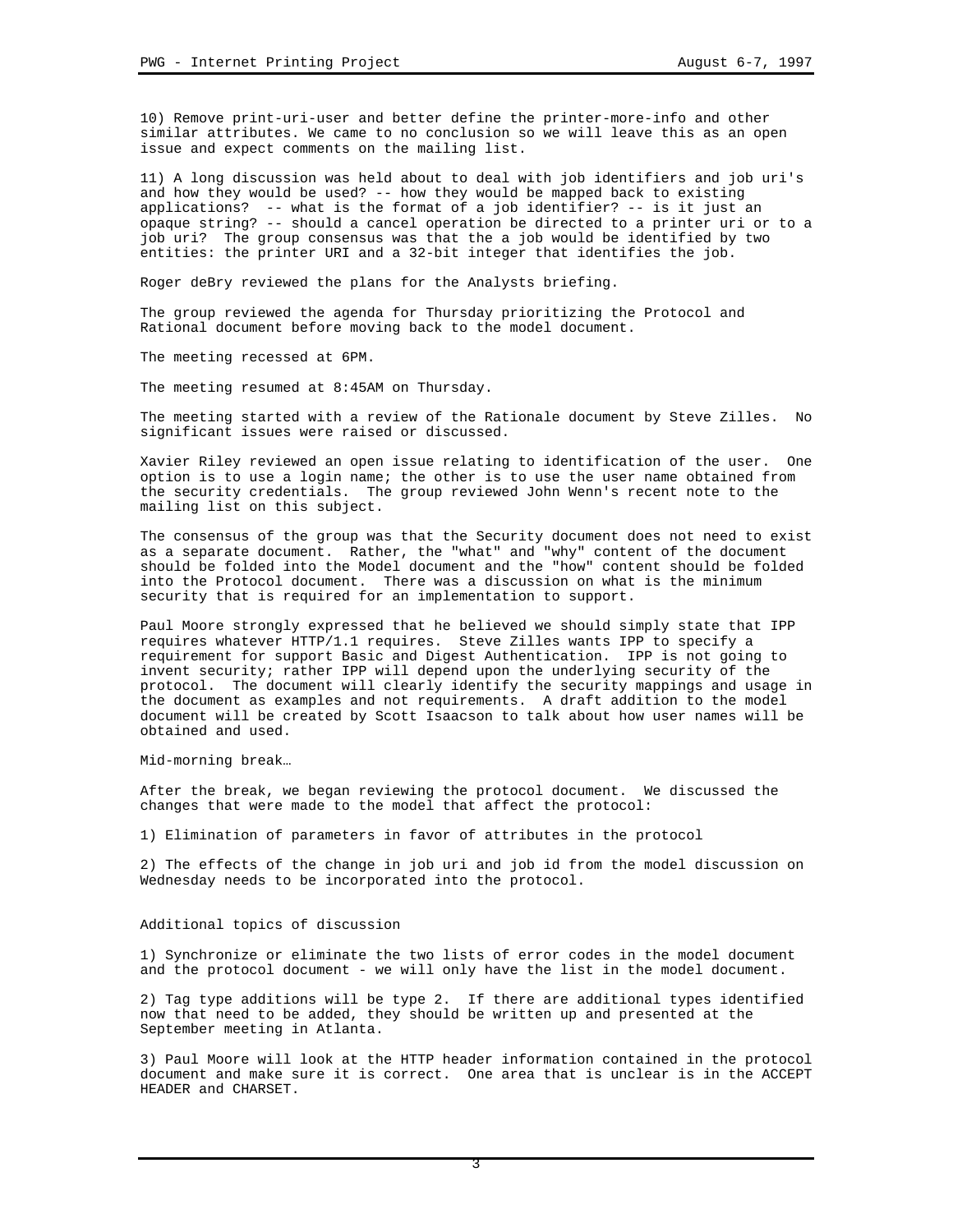Several other editorial comments were brought up will be included in the next revision.

Lunch break at noon.

After lunch, Steve Zilles reviewed the agenda plan for the Munich meetings.

Scott Isaacson resumed reviewing the open issues with the model document.

1) Conditionally Mandatory is not sufficiently well defined in the model document. The group discussed a number of alternatives including defaulting certain values. The group looked at a number of attributes to see if default behavior or default values could be assigned.

- priority = 50
- number-up = 0
- multiple documents = single
- $-$  sides  $= 1$
- print quality = standard
- finishing = none
- $-copy = 1$

After long discussion, the group decided that the printer attributes (xxxsupported, xxx-default) will be optional. Scott will update the model document to reflect this direction.

Scott will add text to the model document explaining that defaults are the default at the time the job is processed/printed not the default at the time of job submission.

2) MIME types - should we include more standardization of document formats as MIME type rather than an enumerated list of document formats and some kind of version numbering. Because there was no real solution to completely identifying the version of a document format, the group decided not to try to tackle this issue at this time.

3) Scott will write a section describing how the IPP model matches up with the Job MIB and Printer MIB.

4) For all transmission failures, the system should act as if a cancel was received at the point of the transmission failure.

5) A null document is a valid document both when it is flagged as "not the last document" and when it is flagged as the last document.

6) Registering of new attributes will use a type 2 process.

7) Changes to the order of the attributes, syntax of existing attributes or the "mandatoriness" of attributes would change the major version number. Changes to the model would be reflected by minor version number changes and changes to the protocol encoding would be reflected by the major version number. This will be written up in the model document.

8) The "dictionary" attribute type proposed by Tom Hastings will be written up and presented with the other new types in Atlanta.

9) Job-originating-user is determined by the server, job-user-label is supplied by the client.

10) Leave color as a boolean and consider the extensions for version 2 or for vendor extensions.

11) Rather than using the multi-valued job attributes to represent the attributes of the document as described in the model document in 3.2.6 Get-Attributes Operation, the document attributes will be group together with all the attributes for a single document will be grouped together. This new methodology will impact both the model and protocol. This will remain an open issue and will be worked.

4